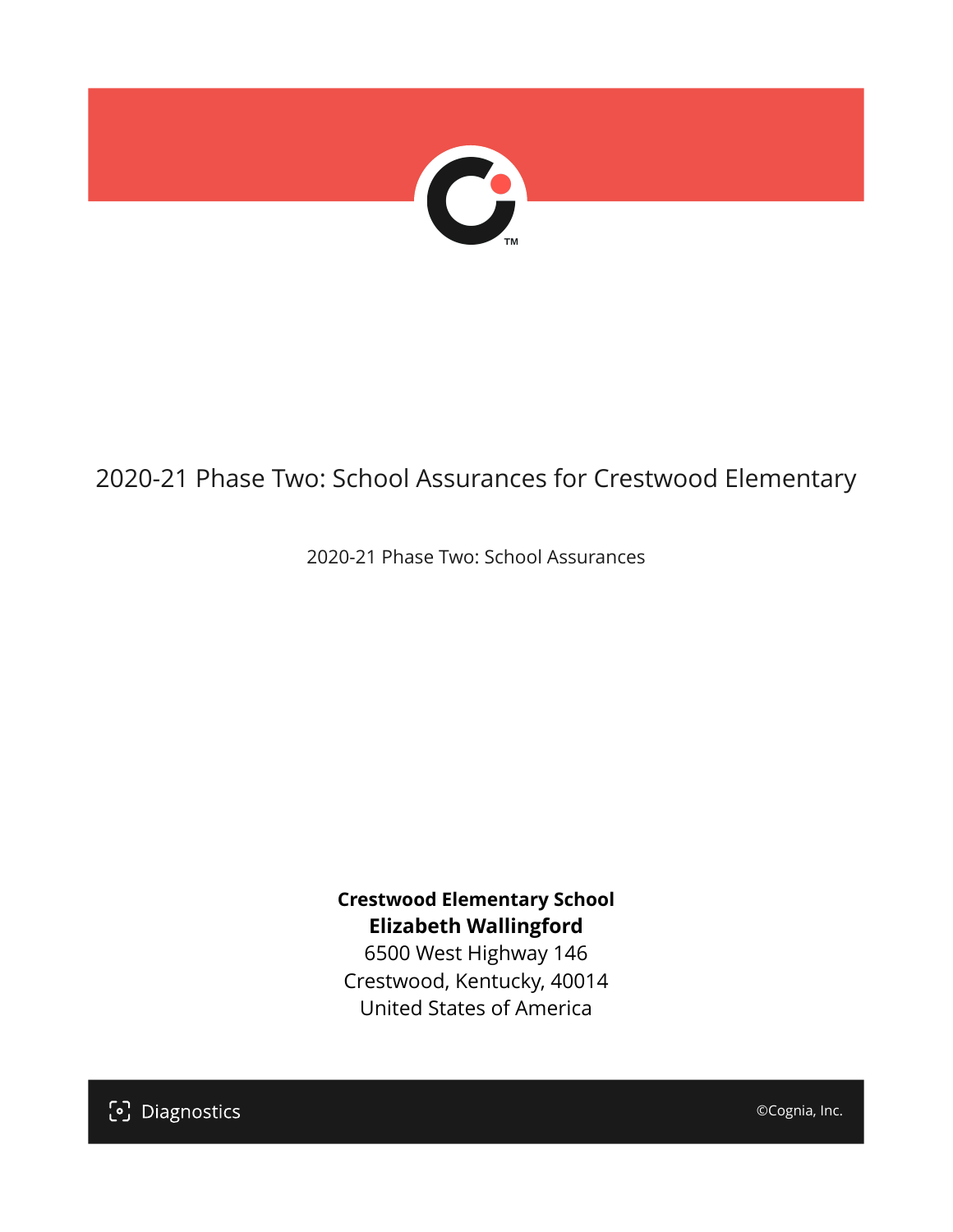Crestwood Elementary School

### **Table of Contents**

| 2020-21 Phase Two: School Assurances                    |  |
|---------------------------------------------------------|--|
| Introduction                                            |  |
| Teacher Performance                                     |  |
| Title I Schoolwide Programs                             |  |
| Title I Targeted Assistance School Programs             |  |
| Schools Identified for Targeted Support and Improvement |  |
| All School Programs                                     |  |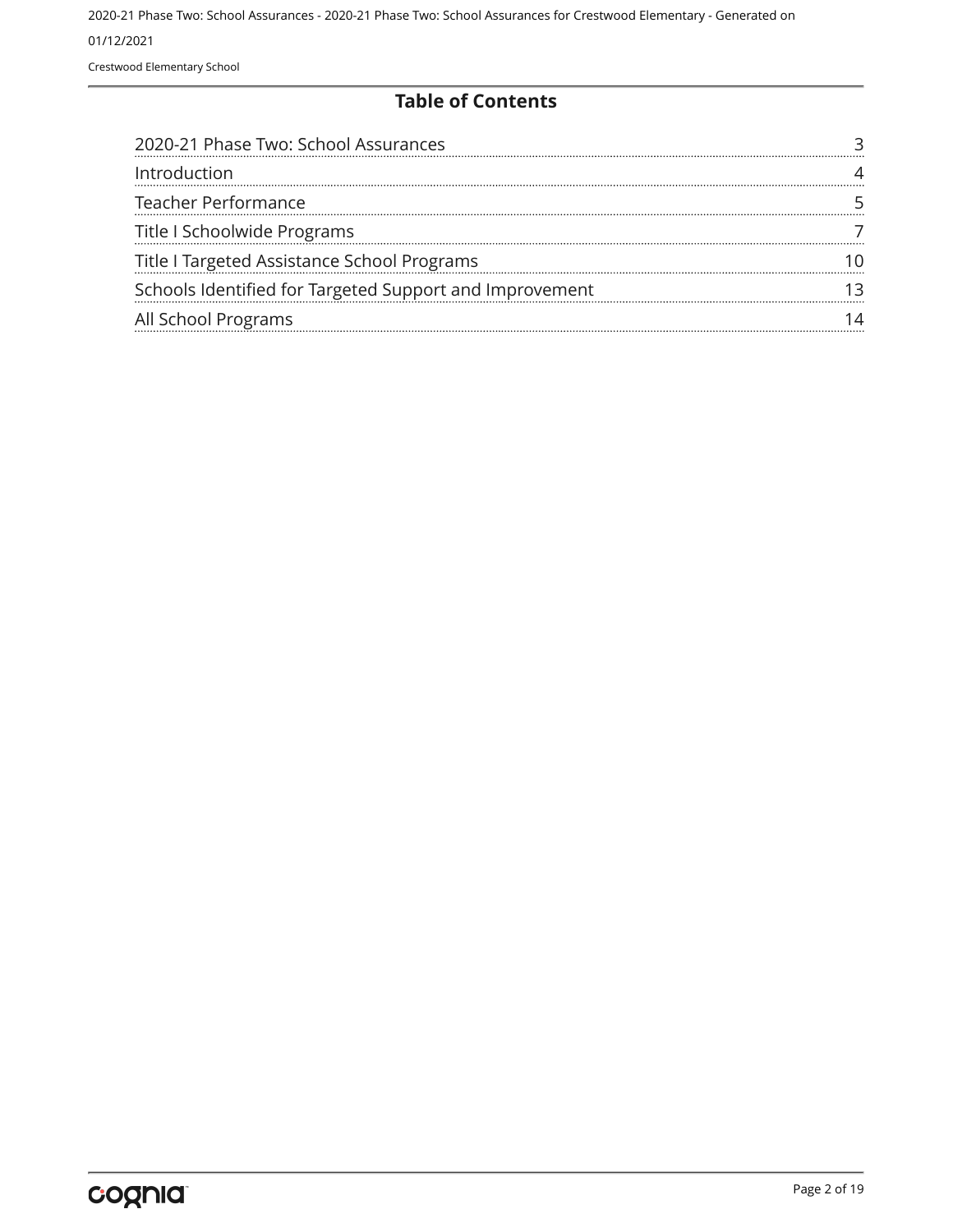01/12/2021

Crestwood Elementary School

## <span id="page-2-0"></span>**2020-21 Phase Two: School Assurances**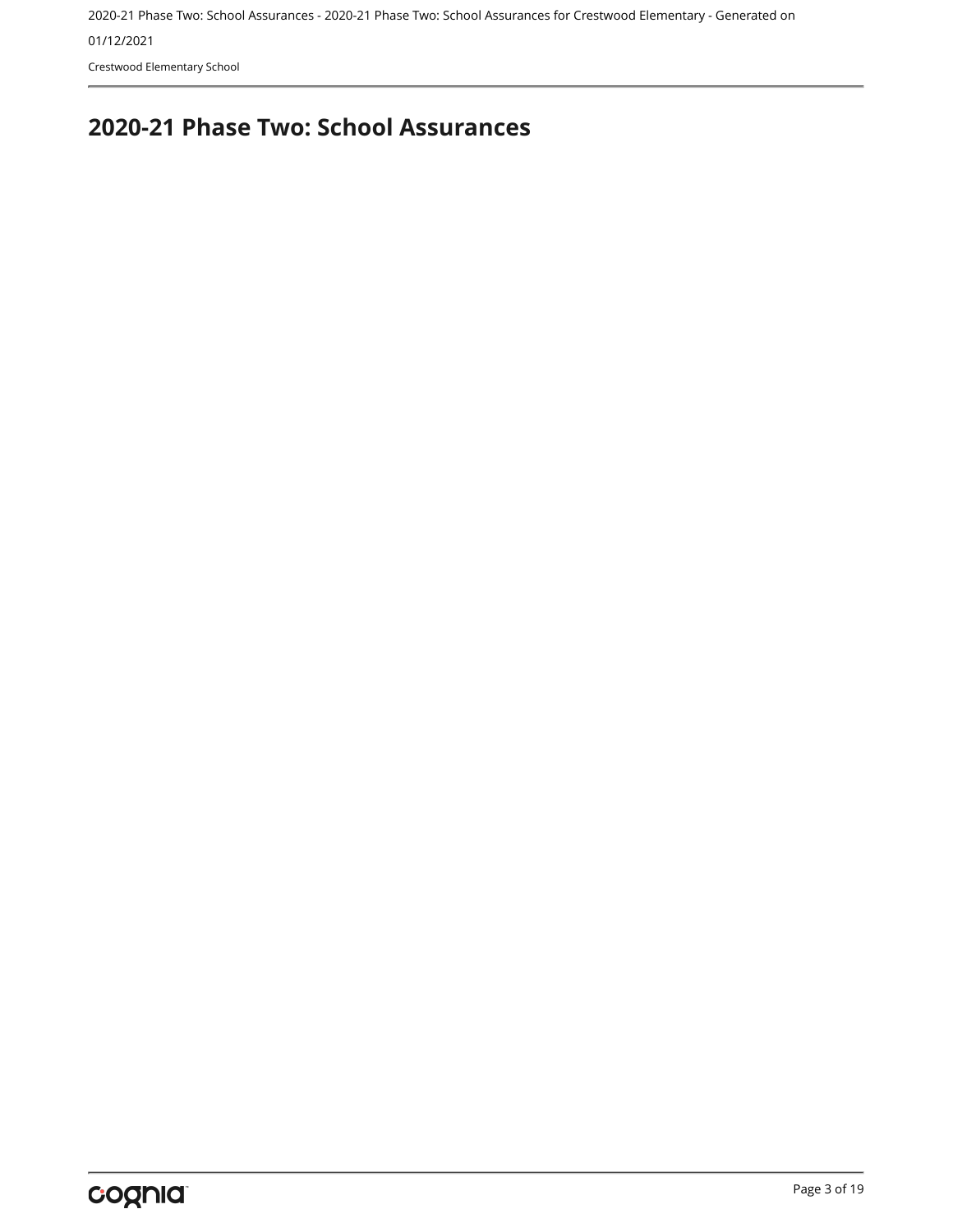### <span id="page-3-0"></span>**Introduction**

Assurances are a required component of the improvement planning process (703 KAR 5:225). Please read each assurance carefully and indicate whether your school complies by selecting the appropriate response (Yes, No or N/A). If you wish to provide further information or clarify your response, space for comments is provided. Comments are optional. You may upload any supporting documentation as needed.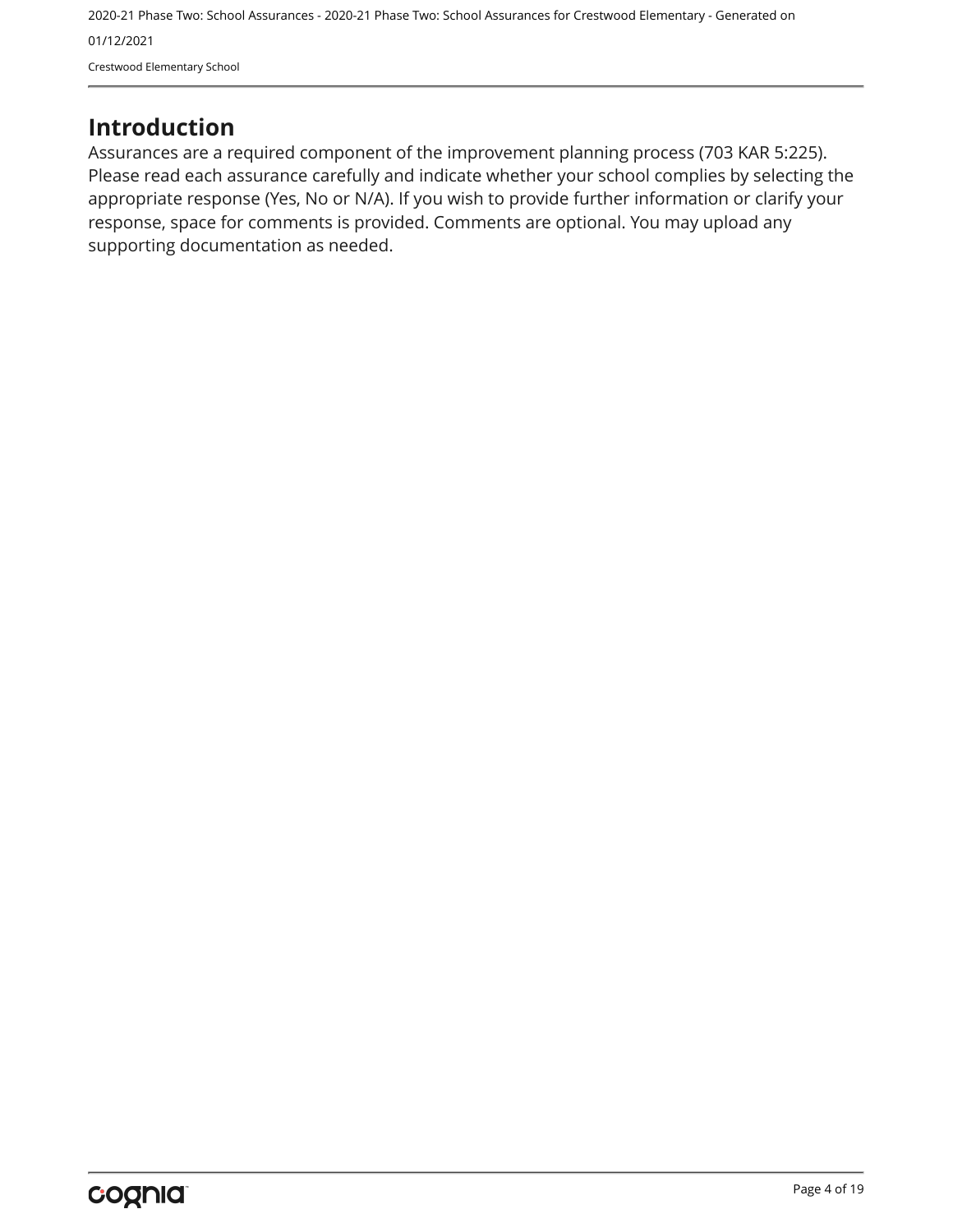#### Crestwood Elementary School

### <span id="page-4-0"></span>**Teacher Performance**

1. The KDE focuses on promoting equitable access to effective educators for all students, including minority students, those experiencing poverty, English learners and students with disabilities. Therefore, all districts and schools are charged with ensuring equitable access to experienced and effective educators. The Every Student Succeeds Act (ESSA) requires each school to report data regarding ineffective teachers. An ineffective teacher receives a summative effectiveness rating of "ineffective" as determined through the local performance evaluation system that meets the requirement established by KRS 156.557. An ineffective teacher consistently fails to meet expectations as determined by a trained evaluator, in competencies identified as the performance criteria in the Kentucky Framework for Teaching.

Due to the passage of Senate Bill 1 (2017), the measure and method for collecting teacher and leader effectiveness data was adjusted to fulfill the state law regarding district reporting and data collection. Number of students taught by ineffective teachers is self-reported by each school, in aggregate, by subpopulation. Names of ineffective teachers are not provided/collected.

Responses to this assurance will be collected in the [Kentucky Equitable Access to](https://www.surveymonkey.com/r/PNPMCCV) **[Effective Educators Survey](https://www.surveymonkey.com/r/PNPMCCV).** Responses to each survey question should be based on data from the 2019-20 school year. This survey collects data on ineffective teachers only. Data on inexperienced and out-of-field teachers is collected using the EPSB identification number provided in Infinite Campus. Please be sure all teachers have an EPSB number on file.

Once you have completed the survey, return to the 2020-21 Phase Two: School Assurances diagnostic to certify that your school has completed the survey and to complete the remaining assurances on the diagnostic.

**I certify this school has accurately completed the [Kentucky Equitable Access to](https://www.surveymonkey.com/r/PNPMCCV) [Effective Educators Survey](https://www.surveymonkey.com/r/PNPMCCV) by opening the survey link, entering all requested information, and submitting the completed survey as directed. I also certify that all certified staff members have an EPSB number entered in Infinite Campus.**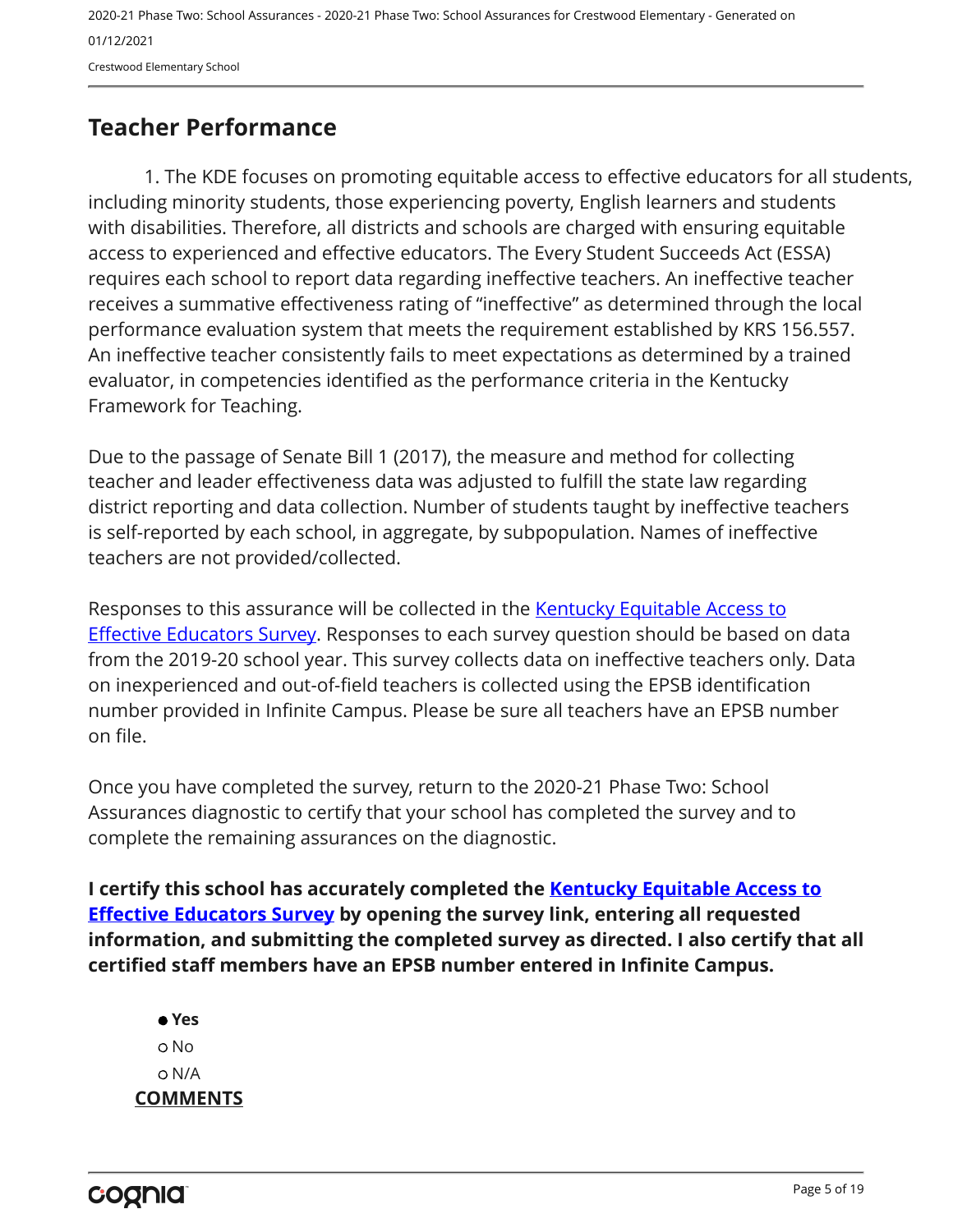Crestwood Elementary School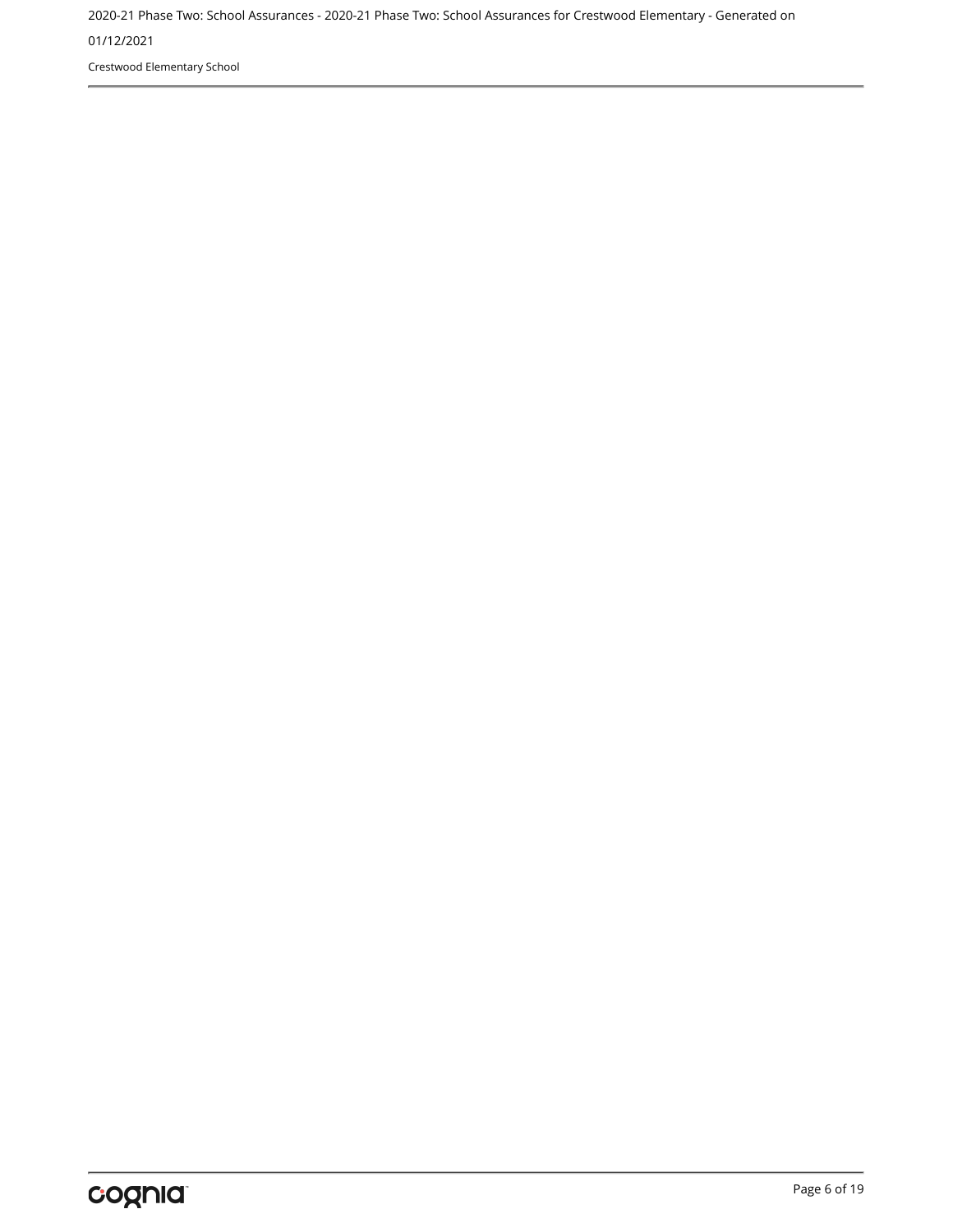### <span id="page-6-0"></span>**Title I Schoolwide Programs**

2. If the school is implementing a schoolwide program, the school developed a comprehensive plan during a 1-year period or qualifies for an exception under Section 1114(b)(1) of the Every Student Succeeds Act (ESSA).

 **Yes** o No N/A **COMMENTS**

3. If the school is implementing a schoolwide program, the school developed a comprehensive plan with the involvement of parents and other members of the community to be served as well as individuals who will carry out such plan (e.g. teachers, administrators, classified staff, etc.) as required by Section 1114(b)(2) of ESSA.

 **Yes** No N/A **COMMENTS**

4. If the school is implementing a schoolwide program, the school developed a comprehensive plan that will remain in effect for the duration of the school's participation under Title I, Part A of ESSA as required by Section 1114(b)(3) of ESSA.

 **Yes** No N/A **COMMENTS**

5. If the school is implementing a schoolwide program, the school developed a comprehensive plan that is available to district leadership, parents, and the public and in an understandable and uniform format as required by Section 1114(b)(4) of ESSA.

 **Yes** o No

cognia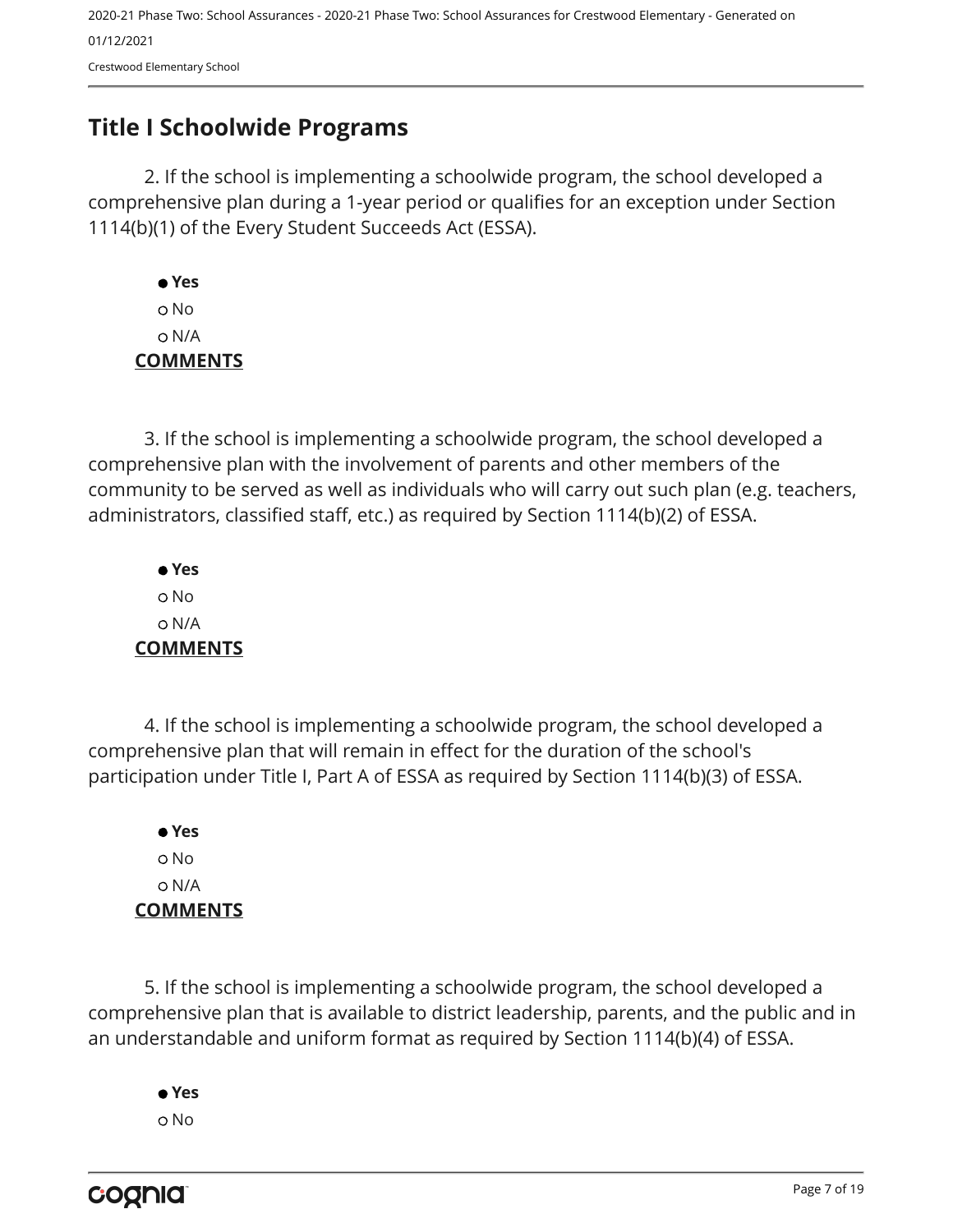Crestwood Elementary School

#### N/A **COMMENTS**

6. If the school is implementing a schoolwide program, the school developed a comprehensive plan that, to the extent appropriate and applicable, coordinates with other federal, state, and local programs, including but not limited to the implementation of improvement activities in schools identified for comprehensive or targeted support and improvement, as required by Section 1114(b)(5) of ESSA.

 **Yes** No N/A **COMMENTS**

7. If the school is implementing a schoolwide program, the school developed a comprehensive plan that is based on a comprehensive needs assessment, which included a review of academic achievement data, and includes, among other items, a description of the strategies the school will implement to address school needs as required by Section 1114(b)(6) of ESSA. The comprehensive needs assessment was developed with the participation of individuals who will carry out the schoolwide program plan, and the school documents how it conducted the needs assessment, the results it obtained, and the conclusions it drew from those results, as required by 34 Code of Federal Regulations (CFR) 200.26.

 **Yes** No N/A **COMMENTS**

8. If the school is implementing a schoolwide program, the school developed, pursuant to Section 1114(b)(7), a comprehensive plan that includes a description of the strategies to be implemented to address school needs, including how such strategies: (1) provide opportunities for all children; (2) use methods and instructional strategies that strengthen the academic program in the school, increase learning time, and provide an enriched and accelerated curriculum; and, (3) address the needs of all children through, for example, the following activities: school-based mental health programs; a tiered model to prevent and address behavioral problems; professional development to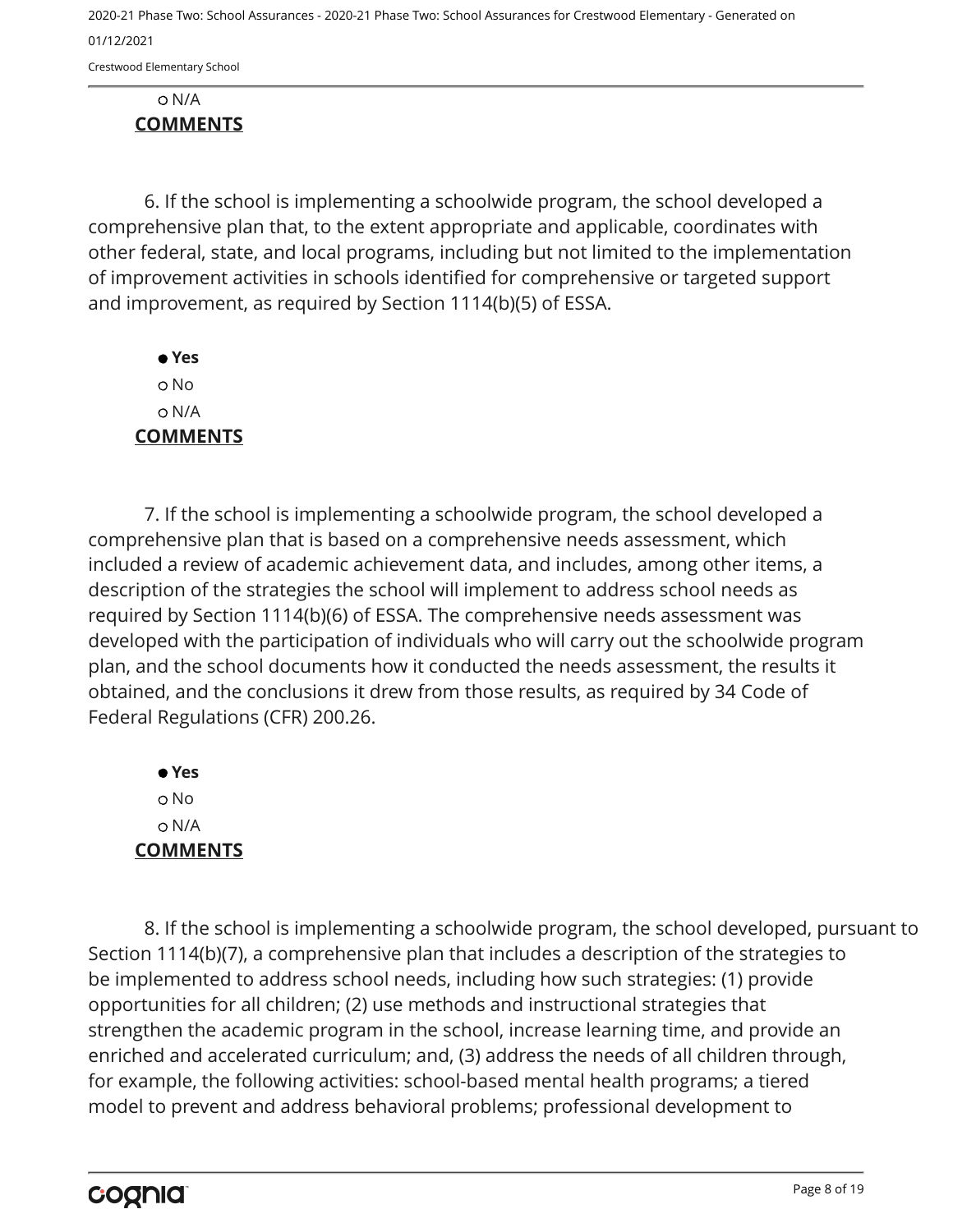Crestwood Elementary School

improve instruction and use of data from academic assessments, and to recruit and retain effective teachers; and/or, strategies for assisting preschool children transition to local elementary school programs.

### **Yes** o No N/A **COMMENTS**

9. The school regularly monitors the implementation and results achieved by the schoolwide program, using data from the State's annual assessments and other indicators of academic achievement. The school determines whether the schoolwide program has been effective in increasing the achievement of students in meeting the challenging State academic standards, particularly for those students who had been furthest from achieving the standards. The school revises the plan as necessary based on student needs and on the results of the regular monitoring, to ensure continuous improvement of students in the schoolwide program and to ensure that all students are provided opportunities to meet the challenging State academic standards, as required by Section 1114 (b)(3) of ESSA and 34 CFR 200.26.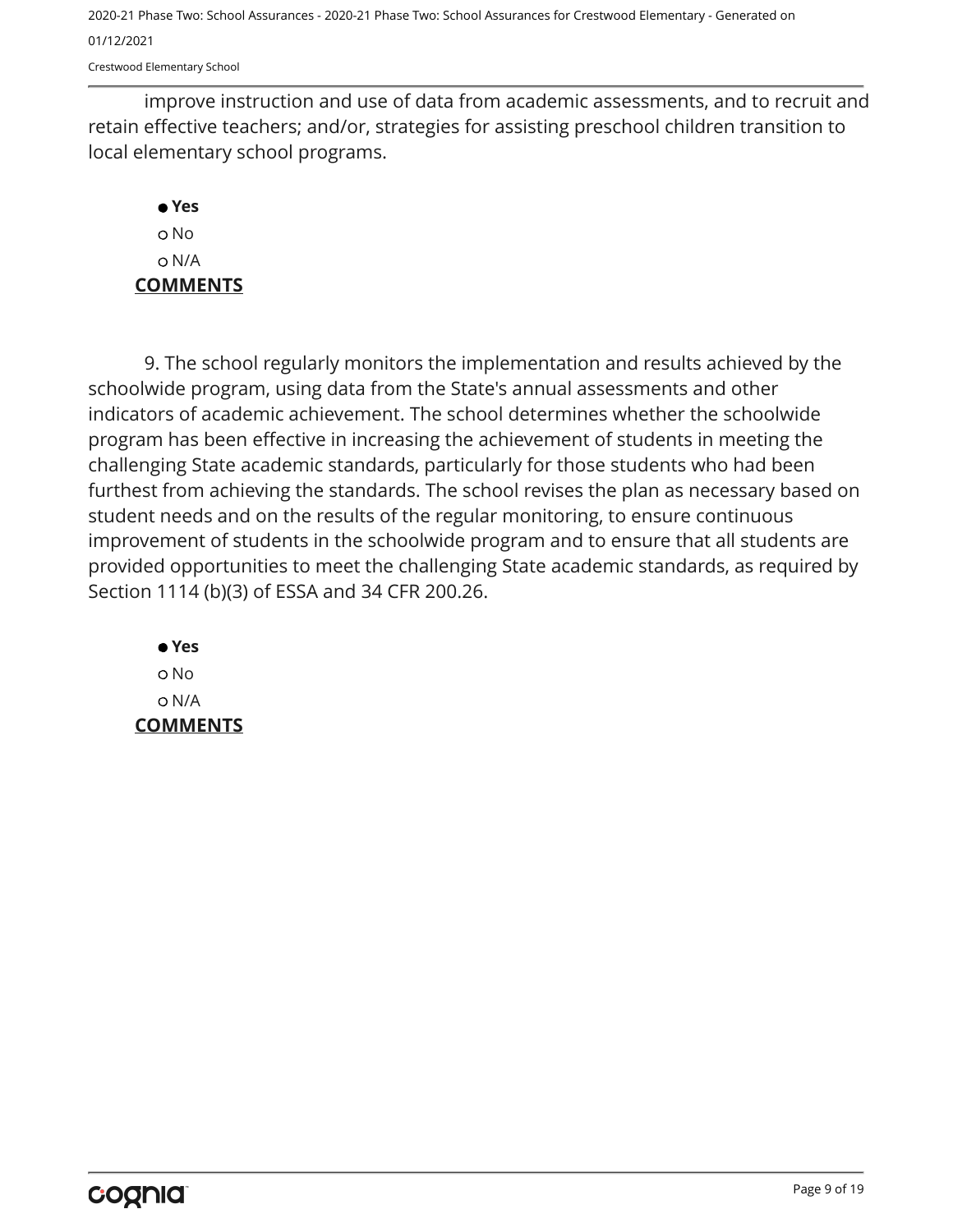### <span id="page-9-0"></span>**Title I Targeted Assistance School Programs**

10. If the school is implementing a targeted assistance school program, participating students are identified in accordance with Section 1115(c) and on the basis of multiple, educationally related, objective criteria.

 Yes o No  **N/A COMMENTS**

11. If the school is implementing a targeted assistance school program, the school serves participating students using resources under Title I, Part of ESSA to meet challenging state academic standards as required by Section 1115(b)(2)(A) of ESSA.

 Yes No  **N/A COMMENTS**

12. If the school is implementing a targeted assistance school program, the school serves, pursuant to Section 1115(b)(2)(B) of ESSA, participating students using methods and instructional strategies to strengthen the academic program of the school, which may include, for example, expanded learning time, summer programs, and/or a tiered model to prevent and address behavioral problems.

 Yes o No  **N/A COMMENTS**

13. If the school is implementing a targeted assistance school program, the school serves participating students by coordinating with and supporting the regular educational program as required by Section 1115(b)(2)(C) of ESSA.

Yes

cognia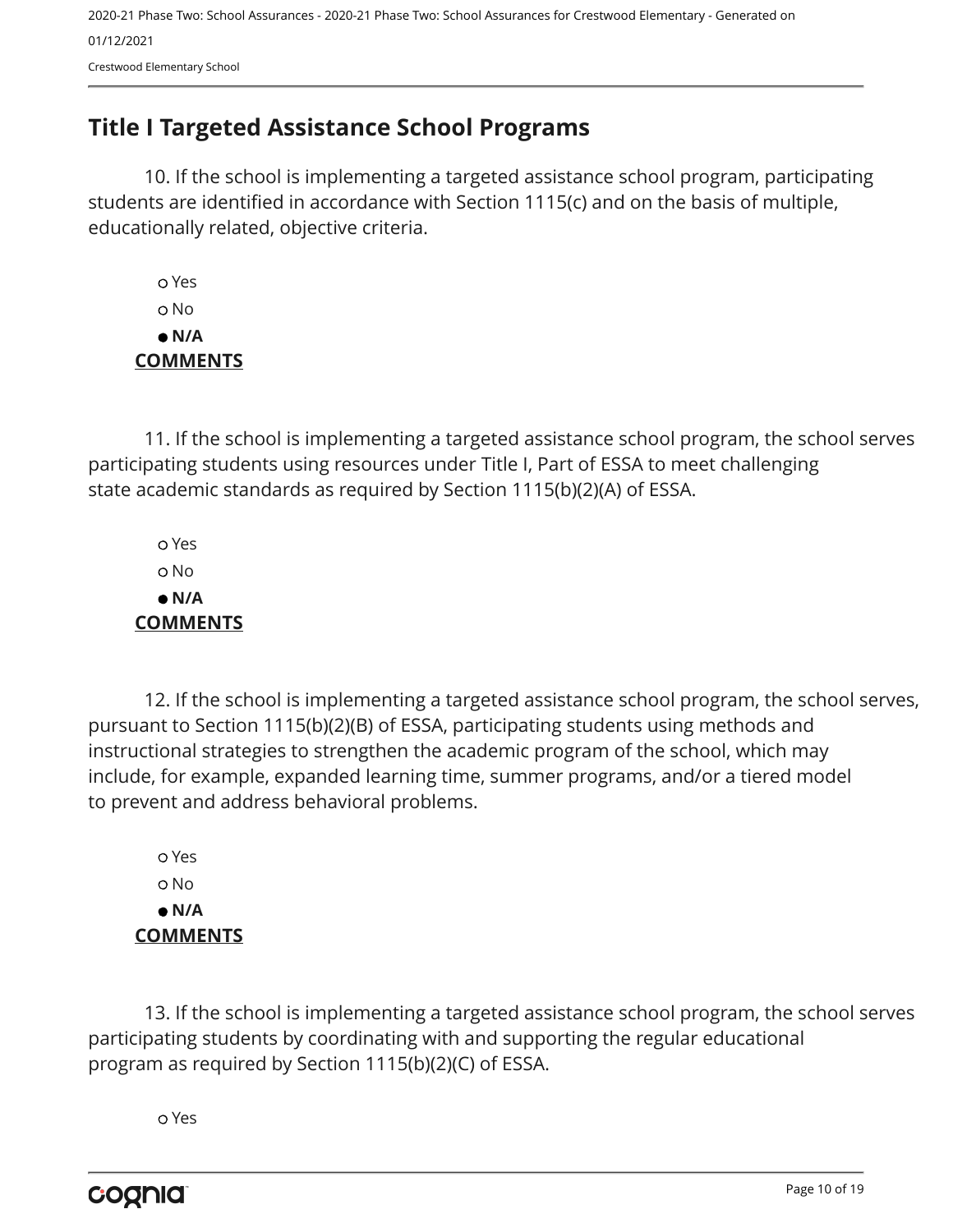Crestwood Elementary School

 No  **N/A COMMENTS**

14. If the school is implementing a targeted assistance school program, the school serves participating students by providing professional development to, for example, teachers, administrators, classified staff, and/or other school personnel who work with participating students as required by Section 1115(b)(2)(D) of ESSA.

 Yes o No  **N/A COMMENTS**

15. If the school is implementing a targeted assistance school program, the school serves, pursuant to Section 1115(b)(2)(E) of ESSA, participating students by implementing strategies to increase the involvement of parents of participating students in accordance with Section 1116 of ESSA.

 Yes o No  **N/A COMMENTS**

16. If the school is implementing a targeted assistance school program, the school serves participating students, to the extent appropriate and applicable, by coordinating with other federal, state, and local programs, including but not limited to the implementation of improvement activities in schools identified for comprehensive or targeted support and improvement, as required by Section 1115(b)(2)(F) of ESSA.

 Yes o No  **N/A COMMENTS**

17. If the school is implementing a targeted assistance school program, the school serves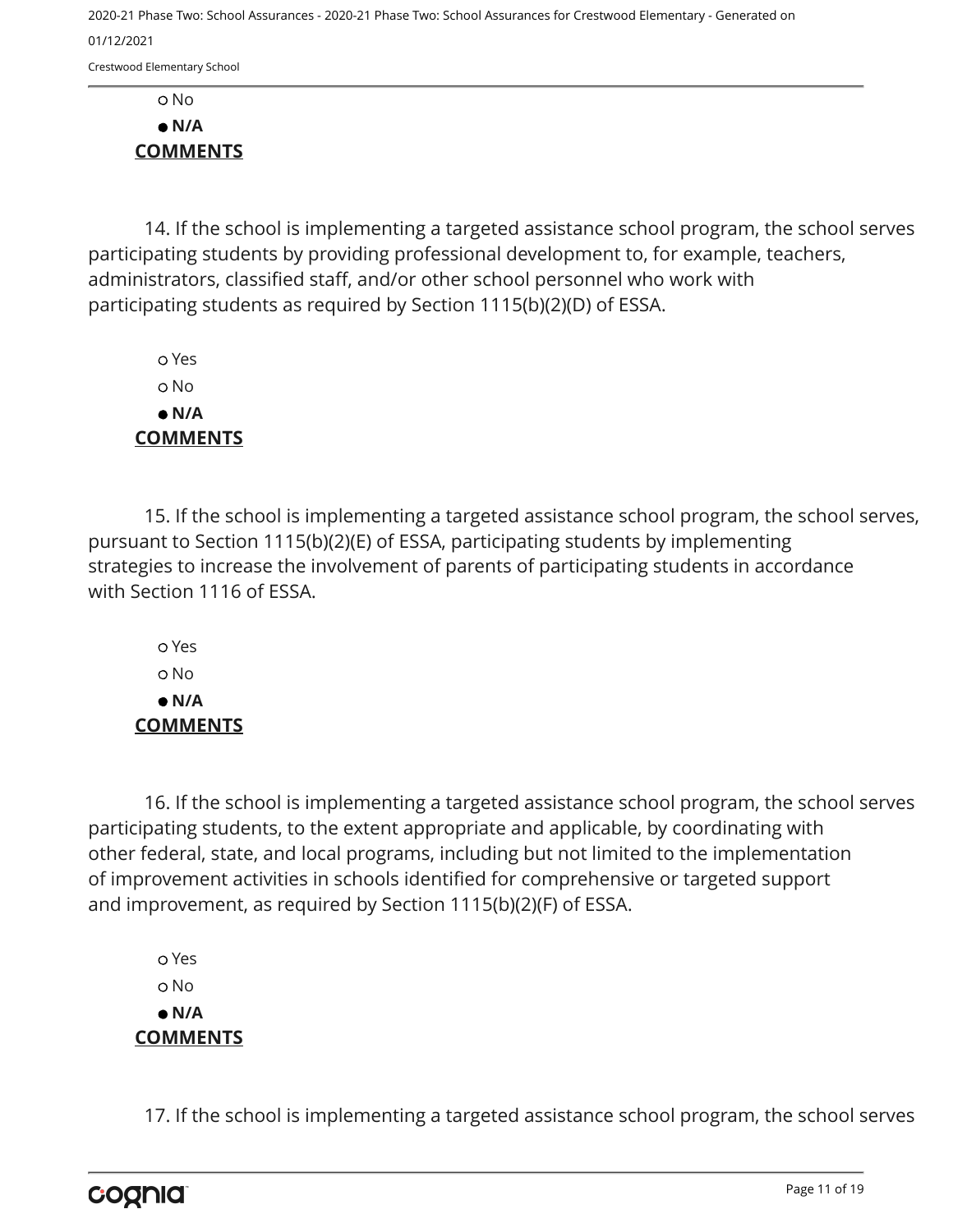Crestwood Elementary School

participating students by reviewing the progress of participating students on an ongoing basis and revising the targeted assistance program, if necessary, to provide additional assistance to meet challenging state academic standards as required by Section 1115(b) (2)(G) of ESSA.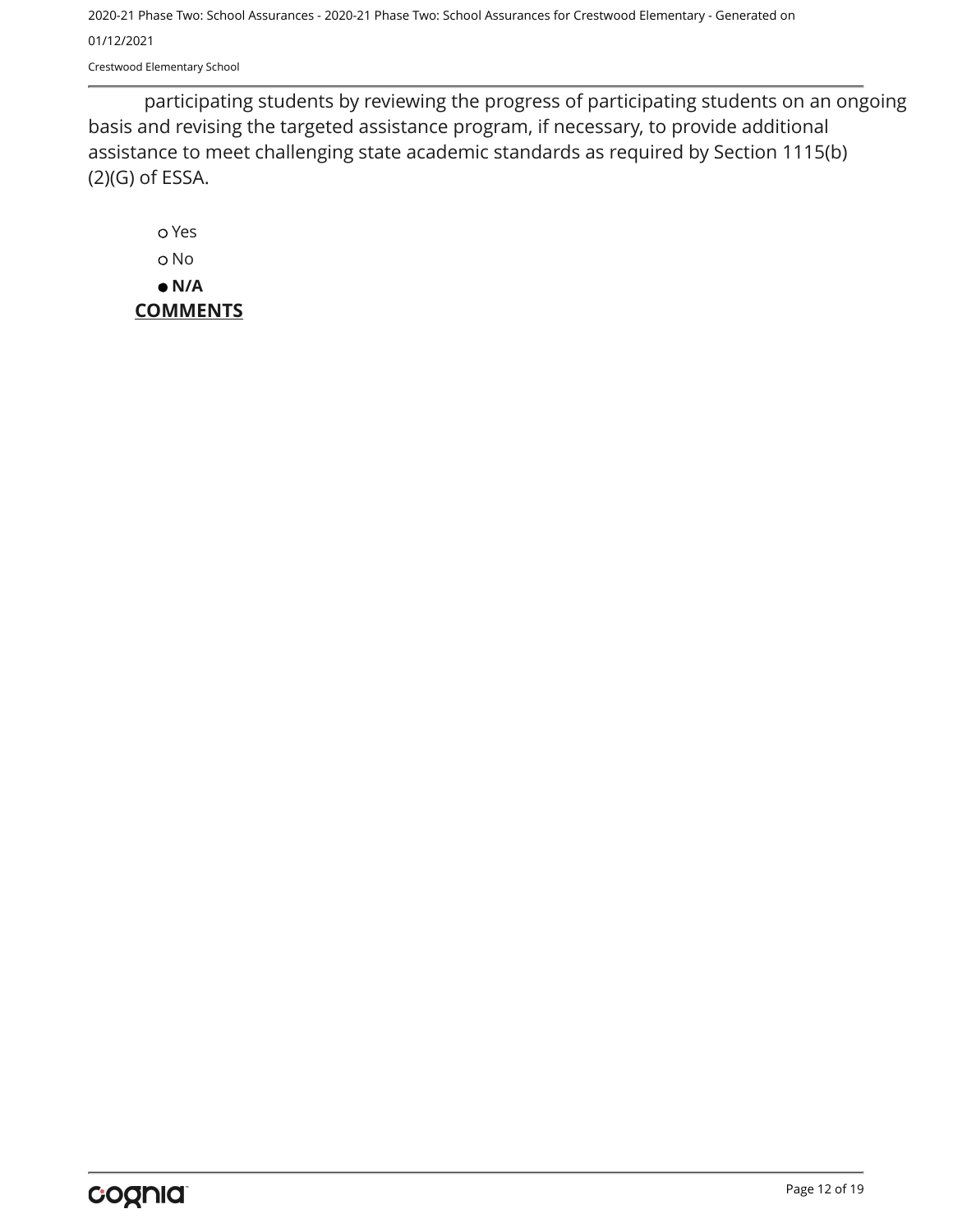### <span id="page-12-0"></span>**Schools Identified for Targeted Support and Improvement**

18. If identified for targeted support and improvement, including additional targeted support and improvement, pursuant to Section 1111(d)(2) of ESSA, the school developed and implemented a plan to improve student outcomes that, among other items, was informed by all indicators, including student performance against long-term goals; included evidence-based interventions; and, approved by local leadership. For reference, "evidence-based" is defined in ESSA Section 8101(21).

 Yes No  **N/A COMMENTS**

19. If identified for additional targeted support and improvement pursuant to Section 1111(d)(2)(C), the school developed and implemented a plan to improve student outcomes that also identified resource inequities to be addressed through implementation of such plan.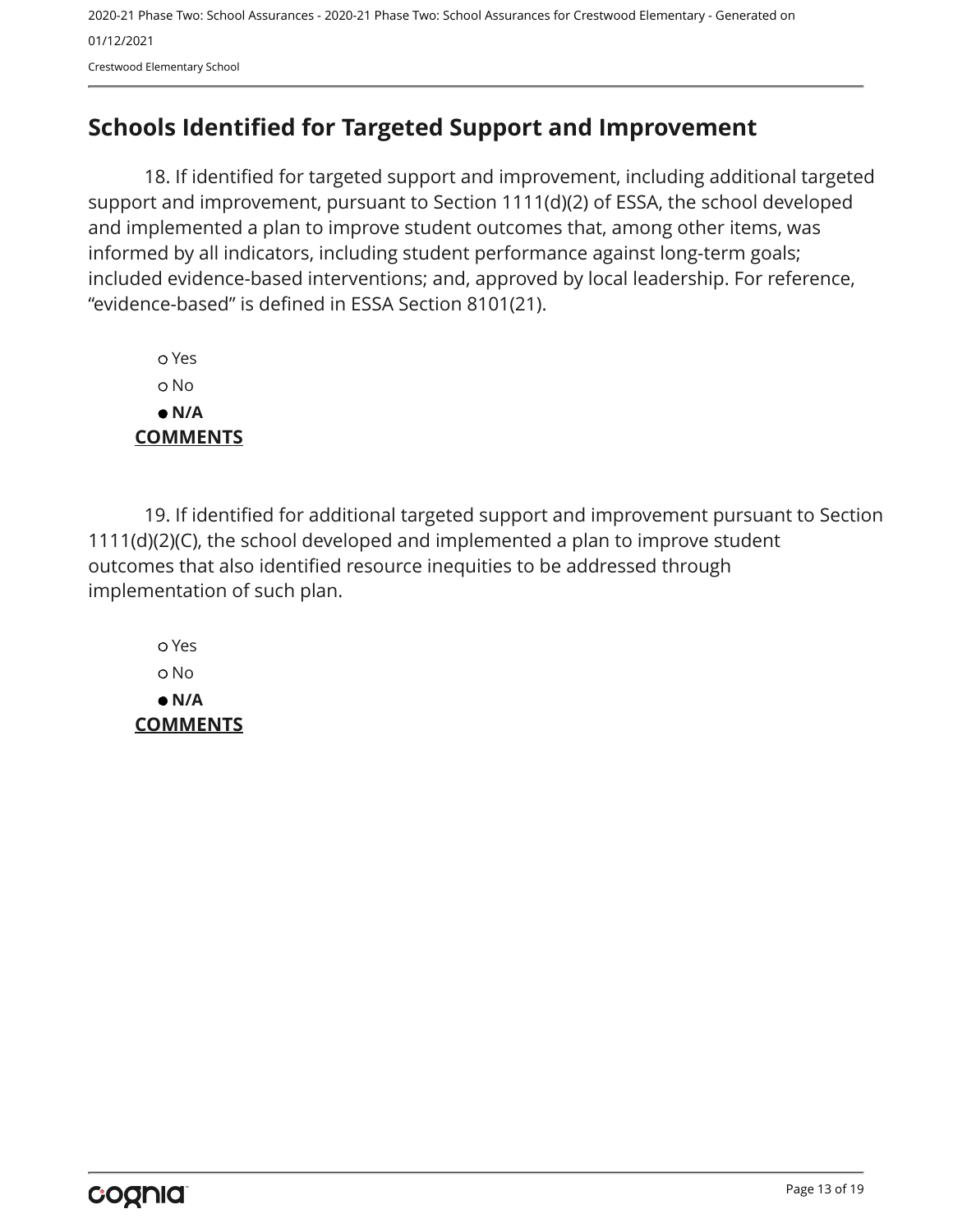### <span id="page-13-0"></span>**All School Programs**

20. The school provides professional development for staff that is in accordance with the purpose of Title II of ESSA; addresses the needs of all students; and, strives to ensure all students are college, career and transition ready as intended by Section 2103 of ESSA, which governs the local use of Title II funding.

 **Yes** No N/A **COMMENTS**

21. The school ensures that the use of federal funding, including expenditures for certified or classified positions (e.g. counselors, nurses, media specialists, etc.), is reasonable and necessary in compliance with 2 CFR 200.403 and 200.405.

 **Yes** No N/A **COMMENTS**

22. The school ensures that all teachers and paraprofessionals working in a program supported with Title I, Part A funding meet applicable state requirements as required by Section 1111(g)(2)(J) of ESSA.

 **Yes** No N/A **COMMENTS**

23. The school distributes to parents and family members of participating children, or all children in a schoolwide program, a written parent and family engagement policy, which is agreed on by such parents, that describes the means for carrying out the requirements of ESSA Section 1116 (c) through (f). The school makes the policy available to the local community and updates it periodically to meet the changing needs of parents and the school. For reference, Section 1116(b) of ESSA allows existing parent and family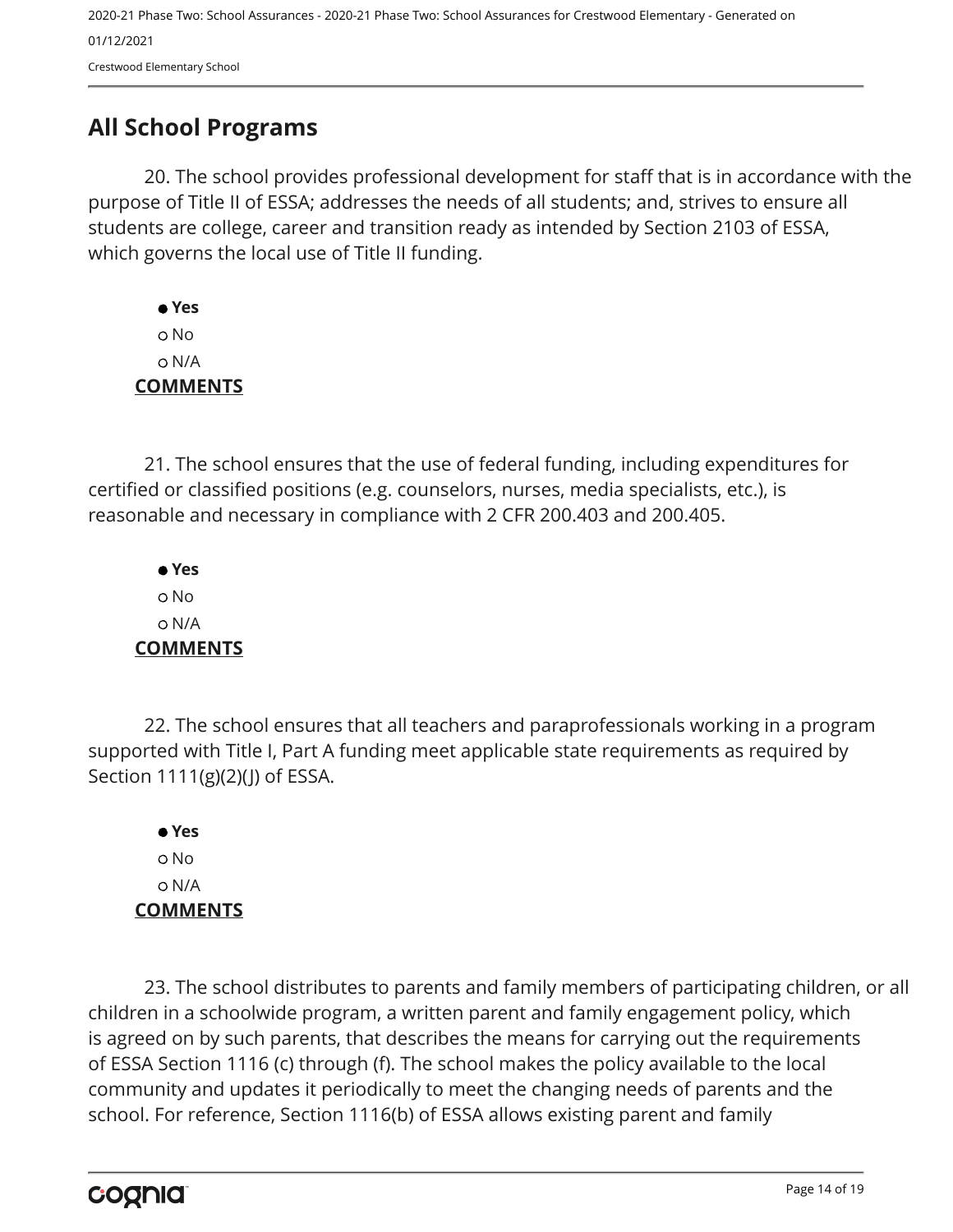Crestwood Elementary School

engagement policies the school may have in place to be amended to meet the requirements under Title I, Part A.

 **Yes** No N/A **COMMENTS**

24. The school convenes an annual meeting, at a convenient time, to which all parents of participating children, or all children in a schoolwide program, are invited and encouraged to attend, to inform parents of their school's participation in Title I, Part A and to explain the requirements of Title I, Part A, and the right of the parents to be involved, as required under Section 1116(c)(1).

 **Yes** No N/A **COMMENTS**

25. The school offers a flexible number of meetings to parents, such as meetings in the morning or evening, and may provide, with funds provided under this part, transportation, child care, or home visits, as such services relate to parental involvement (ESSA Section 1116(c)(2).

 **Yes** No N/A **COMMENTS**

26. The school involves parents, in an organized, ongoing, and timely way, in the planning, review, and improvement of programs under Title I, including the planning, review, and improvement of the school parent and family engagement policy and the joint development of the schoolwide program plan undersection 1114(b), except that if a school has in place a process for involving parents in the joint planning and design of the school's programs, the school may use that process, if such process includes an adequate representation of parents of participating children (ESSA Section 1116 (c)(3)).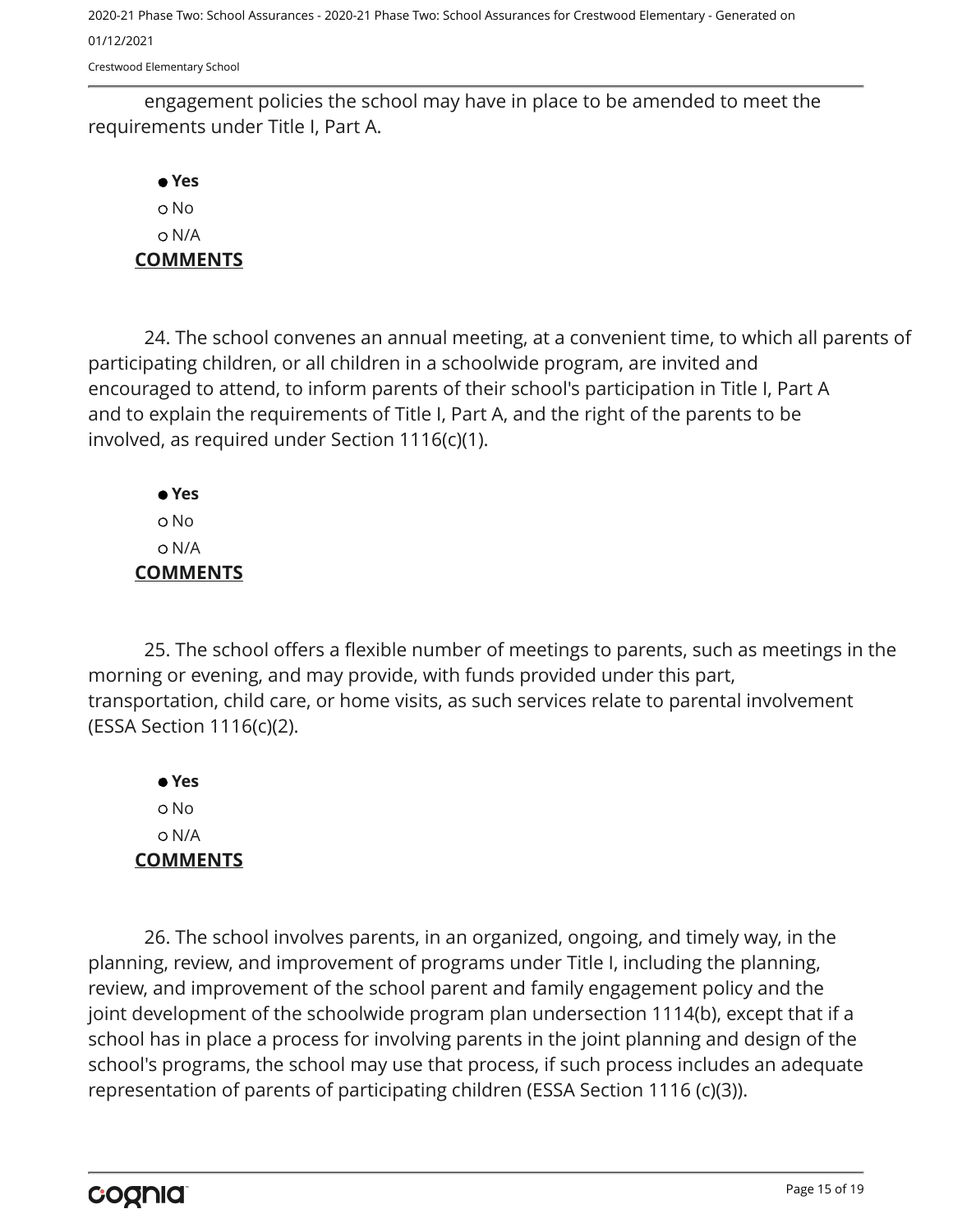Crestwood Elementary School

 **Yes** o No N/A **COMMENTS**

27. The school provides parents of participating children, or all children in a schoolwide program—

A. timely information about programs under Title I;

B. a description and explanation of the curriculum in use at the school, the forms of academic assessment used to measure student progress, and the achievement levels of the challenging State academic standards; and

C. if requested by parents, opportunities for regular meetings to formulate suggestions and to participate, as appropriate, in decisions relating to the education of their children, and respond to any such suggestions as soon as practicably possible (ESSA Section 1116  $(C)(4)$ ).

 **Yes** No N/A **COMMENTS**

28. If the schoolwide program plan under section 1114(b) is not satisfactory to the parents of participating children, the school submits any parent comments on the plan when the school makes the plan available to the local educational agency.

 **Yes** o No N/A **COMMENTS**

29. The school jointly develops with parents for all children served under this part a school-parent compact that outlines how parents, the entire school staff, and students will share the responsibility for improved student academic achievement and the means by which the school and parents will build and develop a partnership to help children achieve the State's high standards. The compact meets the requirements outlined in ESSA 1116(d)(1-2).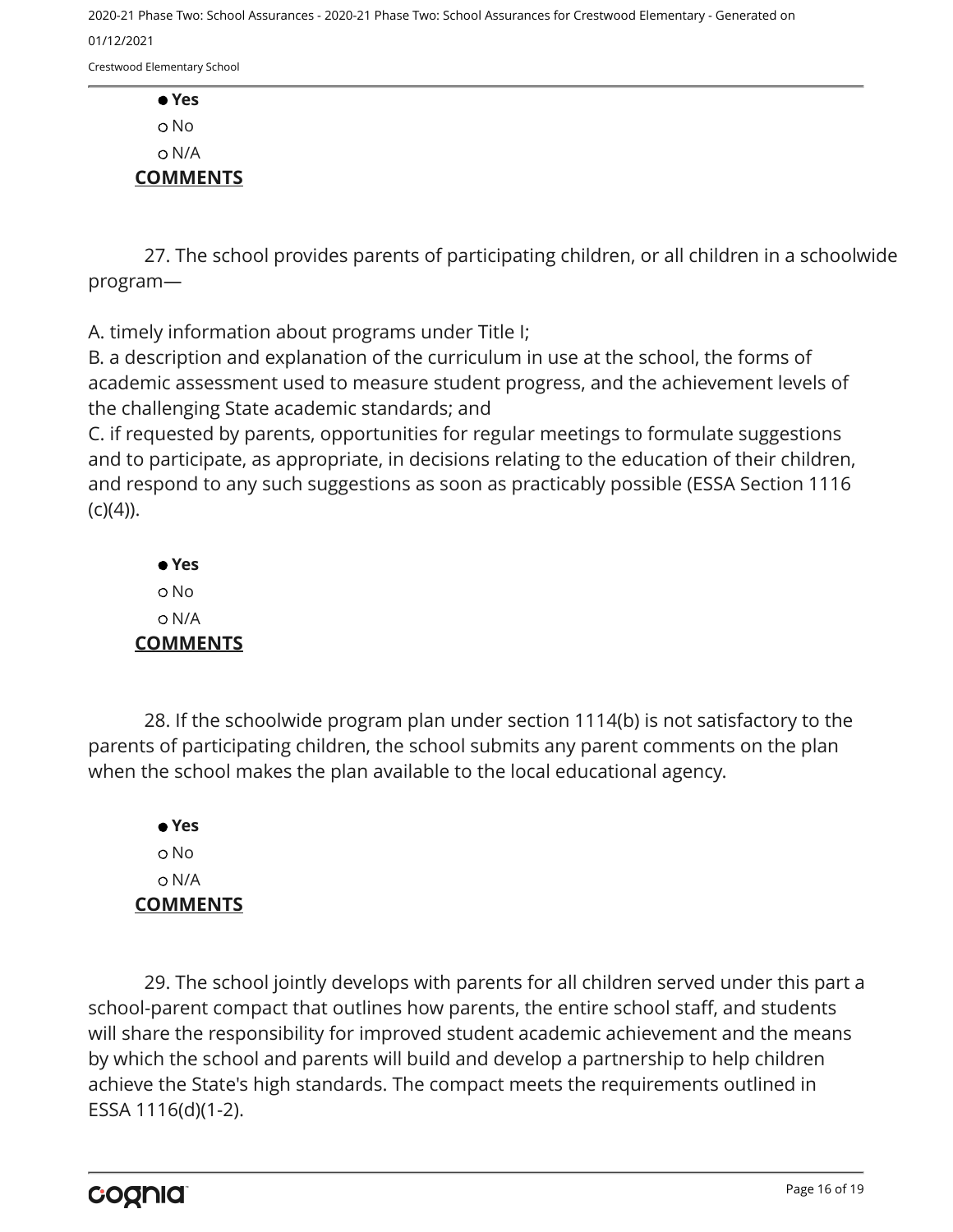**Yes** No N/A **COMMENTS**

30. The school provides assistance to parents of children served by the school in understanding such topics as the challenging State academic standards, State and local academic assessments, the requirements of Title I, and how to monitor a child's progress and work with educators to improve the achievement of their children, as required by ESSA Section 1116(e)(1).

 **Yes** o No N/A **COMMENTS**

31. The school provides materials and training to help parents to work with their children to improve their children's achievement, such as literacy training and using technology (including education about the harms of copyright piracy), as appropriate, to foster parental involvement, as required in ESSA Section 1116(e)(2).

 **Yes** No N/A **COMMENTS**

32. The school educates teachers, specialized instructional support personnel, principals, and other school leaders, and other staff, with the assistance of parents, in the value and utility of contributions of parents, and in how to reach out to, communicate with, and work with parents as equal partners, implement and coordinate parent programs, and build ties between parents and the school, as required in ESSA Section 1116(e)(3).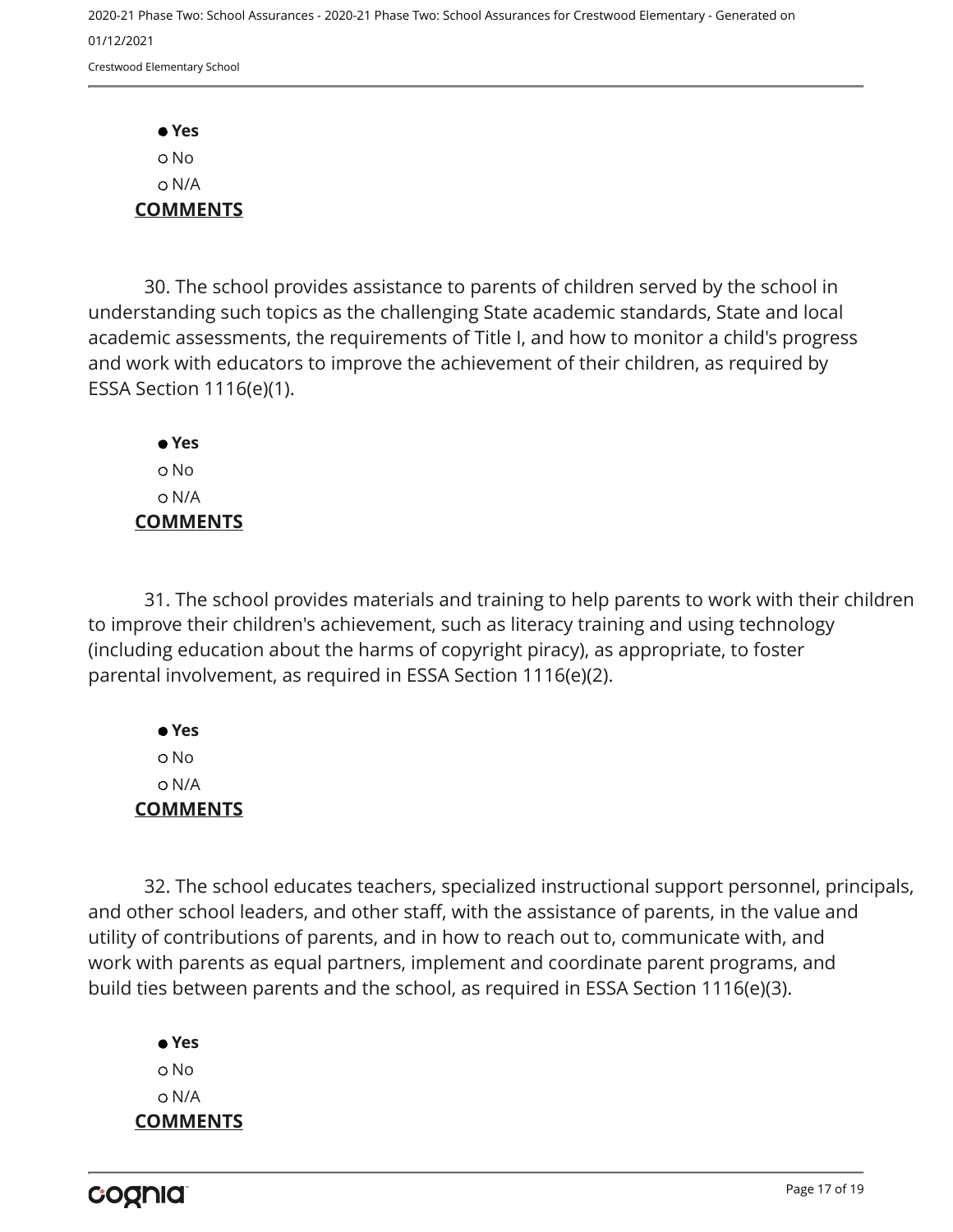33. To the extent feasible and appropriate, the school coordinates and integrates parent involvement programs and activities with other Federal, State, and local programs, including public preschool programs, and conducts other activities, such as parent resource centers, that encourage and support parents in more fully participating in the education of their children (ESSA Section 1116(e)(4)).

 **Yes** No N/A **COMMENTS**

34. The school ensures that information related to school and parent programs, meetings, and other activities is sent to the parents of participating children, or all children in a schoolwide program, in a format and, to the extent practicable, in a language the parents can understand, as required in ESSA Section 1116(e)(5).

 **Yes** o No N/A **COMMENTS**

35. To the extent practicable, the school provides opportunities for the informed participation of parents and family members (including parents and family members who have limited English proficiency, parents and family members with disabilities, and parents and family members of migratory children), including providing information and school reports required under section 1111 in a format and, to the extent practicable, in a language parents understand (ESSA Section 1116(f)).